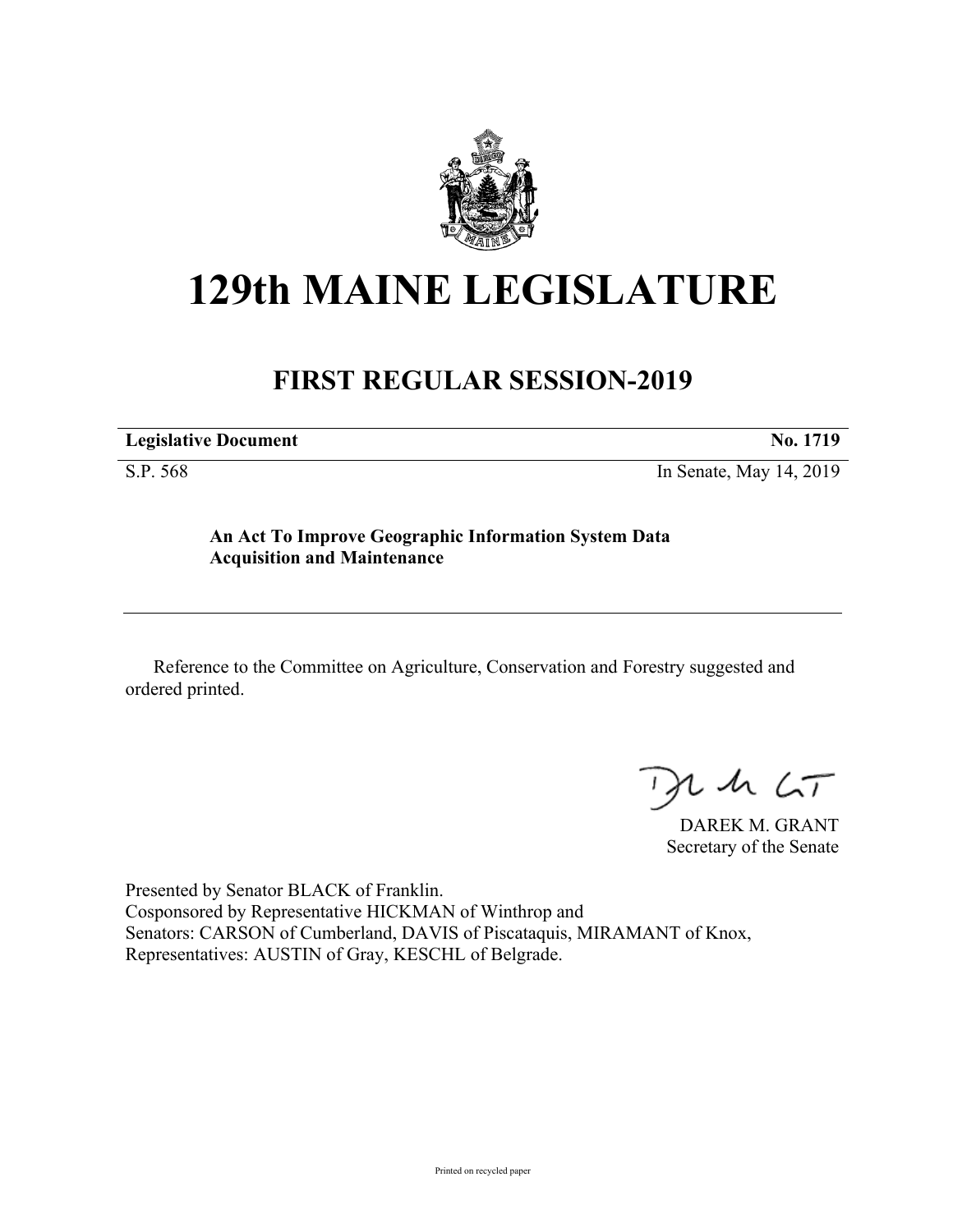**Be it enacted by the People of the State of Maine as follows:**

 **Sec. 1. 5 MRSA §1993,** as enacted by PL 2005, c. 12, Pt. SS, §16, is amended to read:

#### **§1993. Powers**

 The Office of Information Technology through the Office of Geographic Information Systems shall:

 **1. Geographic information system.** Establish In coordination with the Maine Library of Geographic Information established under Title 12, chapter 432, establish, maintain and operate a geographic data base information center, develop and administer standards related to state agencies, subject to the approval of the Chief Information 11 Officer, and provide for the public's access to geographic information system services to 12 the public data. A request to provide the Legislature or an office of the Legislature with existing information for the purposes of making policy decisions must be considered high priority;

 **2. GIS data repository.** Create In coordination with the Maine Library of Geographic Information established under Title 12, chapter 432, create a GIS data repository for the proper management of GIS data and ensure the GIS data are documented, including ownership. Data must be stored and managed in a manner that facilitates the evolution of a distributed agency GIS network; and

 **3. Data ownership.** Maintain GIS base map data and other multipurpose data not specific to any state agency. All other GIS data are owned by the agency originally compiling the mapped data that were digitized for the GIS. Data owners are responsible for updating their GIS data and certifying its accuracy;

 **4. Accuracy level.** Ensure that GIS data added on the GIS data repository are developed and maintained at an accuracy level and in a format that meets the GIS data standards, kept in a format that is compatible with the GIS and, upon request of a potential user, made available to the user;

 **5. Charges.** Levy appropriate charges on those using the services provided by the office, except that charges may not be levied on the Legislature for existing information. The charges must be fixed in a schedule or schedules. The schedule of charges must be supported and explained by accompanying information and approved by the Chief Information Officer and the commissioner; and

- **6. Consultation with Chief Information Officer.** Consult with the Chief Information Officer on all major policy issues, including fee schedules, related to the management of GIS data and development of GIS data standards.
- **Sec. 2. 5 MRSA §§1994 and 1995,** as enacted by PL 2005, c. 12, Pt. SS, §16, are repealed.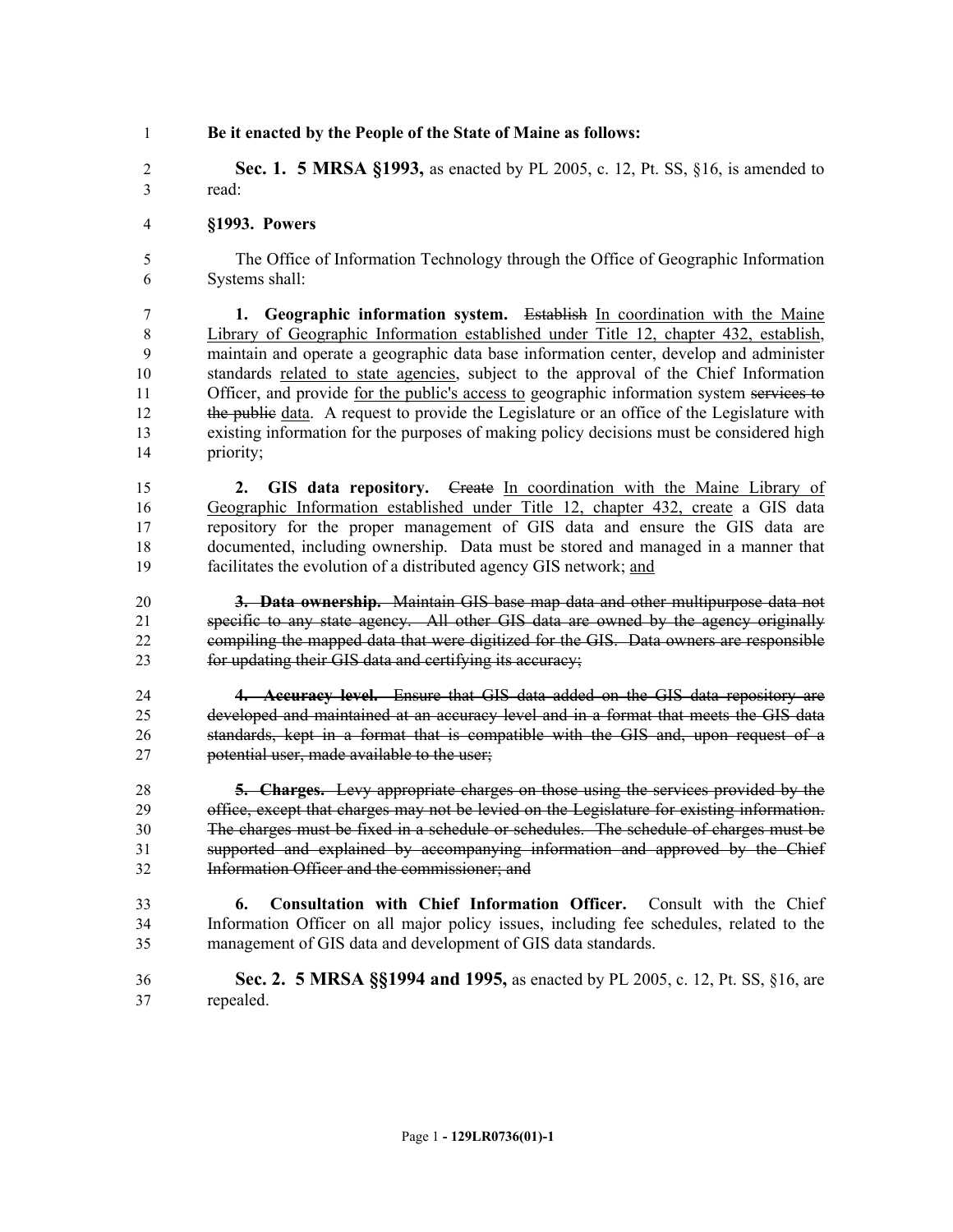**Sec. 3. 5 MRSA §1996,** as enacted by PL 2005, c. 12, Pt. SS, §16, is amended to read:

### **§1996. Priority of responsibilities** The activities authorized under this subchapter do not take priority over the primary responsibilities of the Office of Information Technology. If there are not sufficient financial or personnel resources for the Office of Geographic Information Systems to perform certain GIS services and deliver GIS data and products as provided in this subchapter, the The administrative management functions related to the Office of Geographic Information Systems, technical support for other state agency GIS users, office equipment maintenance and GIS data base management must take precedence. **Sec. 4. 5 MRSA c. 163, sub-c. 4,** as amended, is repealed. **Sec. 5. 5 MRSA §12004-G, sub-§30-B,** as amended by PL 2005, c. 12, Pt. SS, §18, is further amended to read: **30-B. Sec. 6. 12 MRSA c. 432** is enacted to read: **CHAPTER 432 MAINE LIBRARY OF GEOGRAPHIC INFORMATION §5301. Short title** This chapter may be known and cited as "the Maine Library of Geographic Information Act." **§5302. Definitions** As used in this chapter, unless the context otherwise indicates, the following terms have the following meanings. **1. Association.** "Association" means an organization: A. Whose membership is identifiable by regular payment of organizational dues or regularly maintained membership lists; B. That is registered with the State or is a legal entity chartered in the State; and C. That exists for the purpose of advancing the common goals, occupation or profession of its membership. **2. Data custodian.** "Data custodian" means a federal data custodian, state data Public Information Maine Library of Geographic Information Board Expenses Only  $\frac{5}{2}$  12 MRSA  $\frac{2003}{2}$ §5304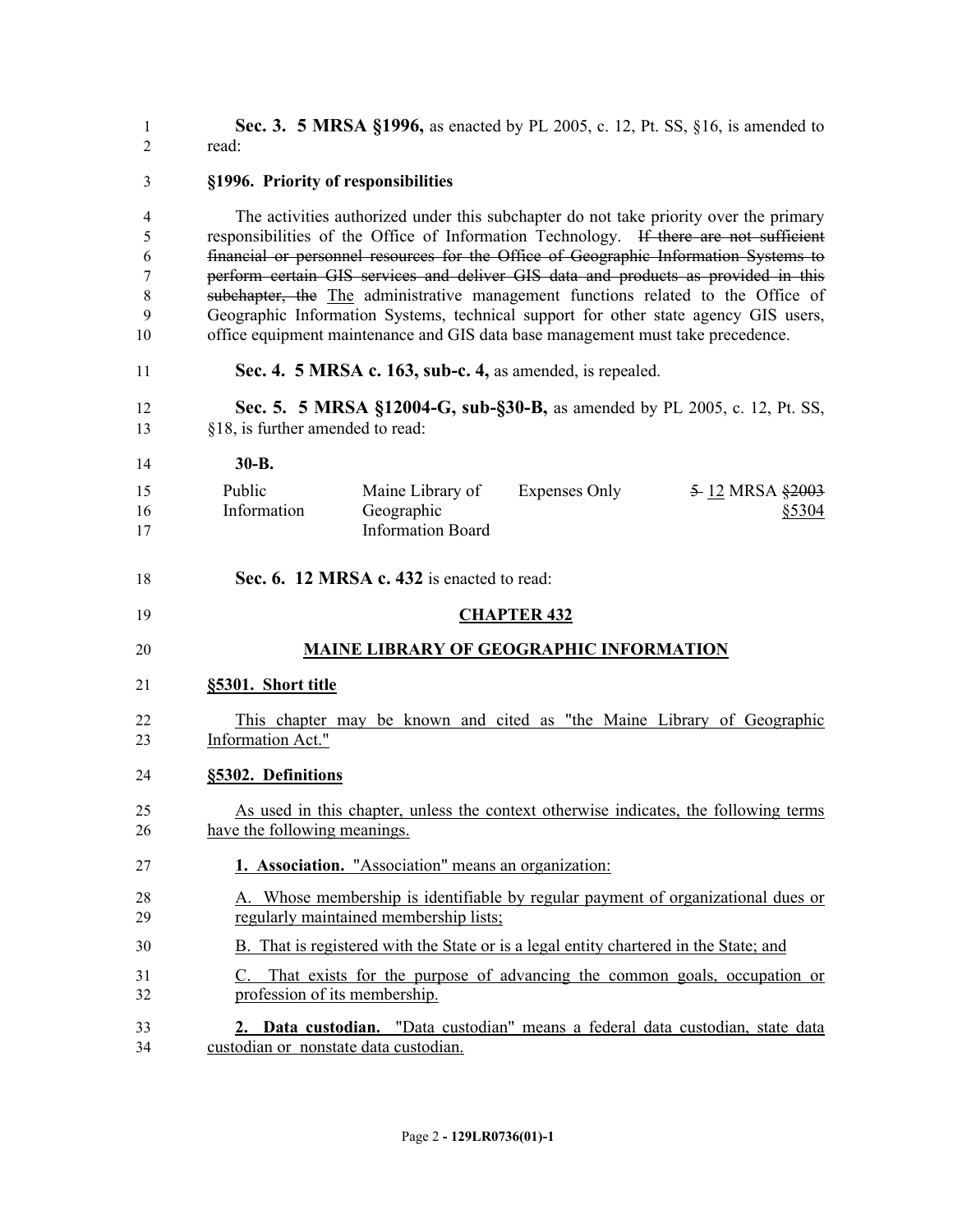| 3. Federal data custodian. "Federal data custodian" means any branch, agency or<br>1            |  |
|-------------------------------------------------------------------------------------------------|--|
| instrumentality of the Federal Government.<br>$\overline{2}$                                    |  |
| 4. Geographic information board. "Geographic information board" means the<br>3                  |  |
| Maine Library of Geographic Information Board as set out in section 5304.<br>4                  |  |
| <b>5. Geographic information system or GIS.</b> "Geographic information system" or<br>5         |  |
| "GIS" means a computer system capable of assembling, storing, manipulating, analyzing<br>6      |  |
| and displaying information identified according to location. A GIS includes operating<br>7      |  |
| personnel, hardware, software and the data that go into the system.<br>8                        |  |
| 6. Geographic information system data or GIS data. "Geographic information<br>9                 |  |
| system data" or "GIS data" means geographic information that has been compiled and<br>10        |  |
| digitized for use in geographic information systems.<br>11                                      |  |
| 7. Geolibrarian. "Geolibrarian" means the librarian of the Maine Library of<br>12               |  |
| Geographic Information appointed pursuant to section 5303, subsection 2.<br>13                  |  |
| <b>8. GIS information officer.</b> "GIS information officer" means the person appointed<br>14   |  |
| pursuant to section 5303, subsection 3.<br>15                                                   |  |
| 9. Maine Library of Geographic Information. "Maine Library of Geographic<br>16                  |  |
| Information" or "Geolibrary" means the statewide network created within the Department<br>17    |  |
| of Agriculture, Conservation and Forestry pursuant to this chapter by which data<br>18          |  |
| custodians or their designees organize and catalog public geographic information and<br>19      |  |
| provide access to that information to all levels of government and to the public.<br>20         |  |
| 10. Nonstate data custodian. "Nonstate data custodian" means any agency or<br>21                |  |
| instrumentality of a political subdivision of the State.<br>22                                  |  |
| 11. Public geographic information. "Public geographic information" means public<br>23           |  |
| information that is referenced to a location. Public geographic information includes, but<br>24 |  |
| is not limited to, physical, legal, economic or environmental information or<br>25              |  |
| characteristics concerning land, water, groundwater, subsurface resources or air in this<br>26  |  |
| State relating to:<br>27                                                                        |  |
| A. Topography, soil, soil erosion, geology, minerals, vegetation, land cover, wildlife<br>28    |  |
| and associated natural resources;<br>29                                                         |  |
| Land ownership, land use, land use controls and restrictions, jurisdictional<br>30<br>В.        |  |
| boundaries, tax assessments, land value and land survey records and references; and<br>31       |  |
| C. Geodetic control networks, aerial photographs, maps, planimetric data, remote<br>32          |  |
| sensing data, historic and prehistoric sites and economic projections.<br>33                    |  |
| 12. Public information. "Public information" means information that is stored,<br>34            |  |
| gathered, generated, maintained or financed by a data custodian. Information of state and<br>35 |  |
| nonstate data custodians is public information only if it is either:<br>36                      |  |
| A. A public record under Title 1, section 402, subsection 3; or<br>37                           |  |
| 38<br><b>B.</b> Otherwise expressly authorized by law to be released.                           |  |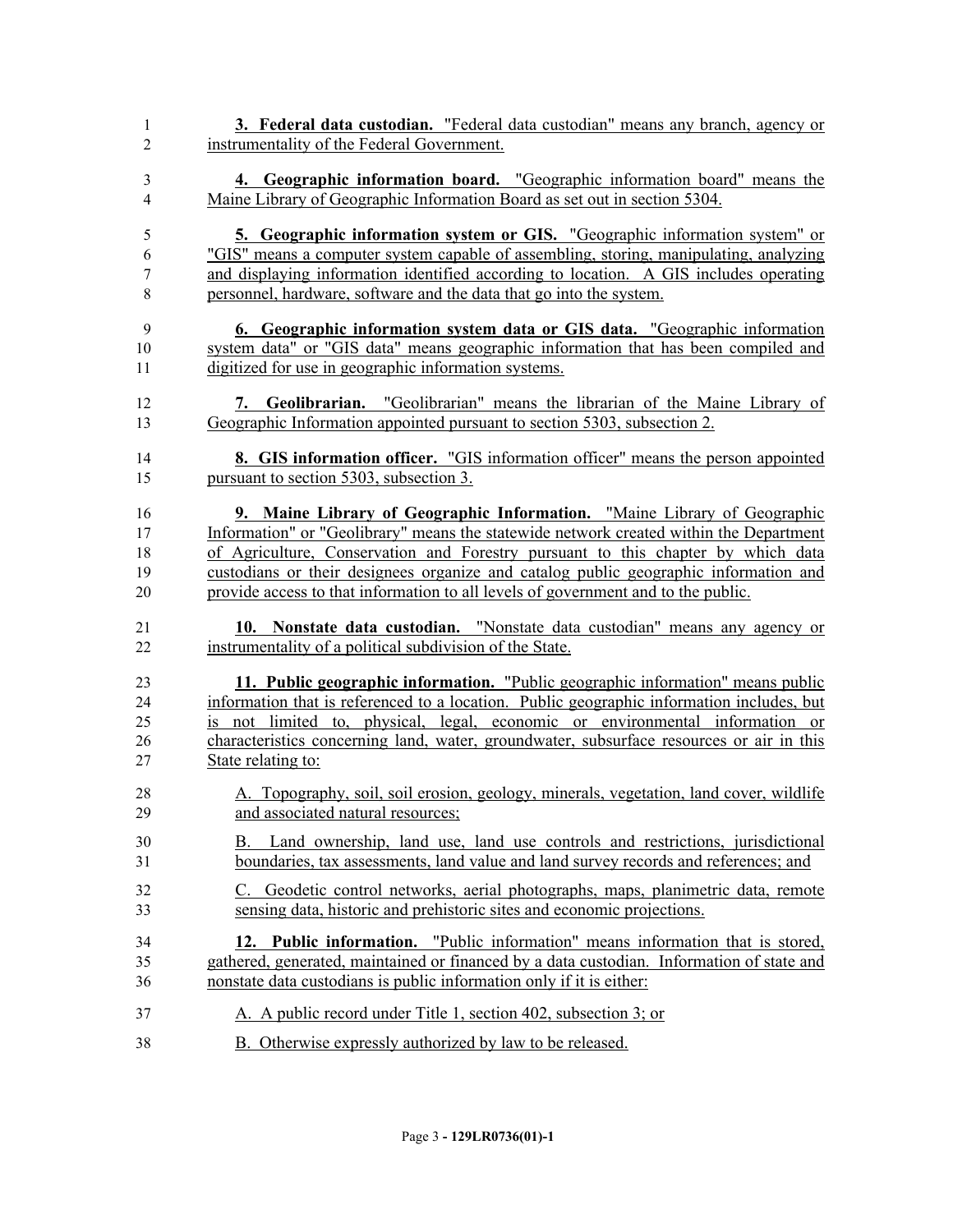| 1  | The presence of data in the Geolibrary does not, by itself, make that information a public |
|----|--------------------------------------------------------------------------------------------|
| 2  | record.                                                                                    |
| 3  | 13. State data custodian. "State data custodian" means any branch, agency or               |
| 4  | instrumentality of State Government.                                                       |
| 5  | 14. State funds. "State funds" means bond revenues and General Fund money                  |
| 6  | appropriated by the Legislature for the purposes of this chapter.                          |
| 7  | §5303. Geolibrary; staff                                                                   |
| 8  | <b>1. Geolibrary.</b> The Maine Library of Geographic Information is established within    |
| 9  | the Department of Agriculture, Conservation and Forestry pursuant to this chapter.         |
| 10 | <b>2. Geolibrarian.</b> The commissioner shall appoint as the Geolibrarian a person with   |
| 11 | knowledge of GIS data models, concepts, techniques and technologies and information        |
| 12 | and library science who shall:                                                             |
| 13 | A. Collect, organize, disseminate and preserve geographically referenced data in the       |
| 14 | Geolibrary;                                                                                |
| 15 | B. Provide assistance in referencing and displaying GIS data;                              |
| 16 | C. Coordinate information systems support with an emphasis on geographic data and          |
| 17 | map-based interfaces.                                                                      |
| 18 | 3. GIS information officer. The commissioner shall appoint as the GIS information          |
| 19 | officer a person to advise the geographic information board and the commissioner           |
| 20 | regarding GIS data needs for acquisition, maintenance and distribution of GIS data. The    |
| 21 | GIS information officer shall:                                                             |
| 22 | A. Plan, organize and direct the Geolibrary's GIS data program;                            |
| 23 | B. Formulate statewide GIS data acquisition and distribution programs;                     |
| 24 | C. Develop policies and procedures for GIS data acquisition and distribution;              |
| 25 | D. Design, oversee and manage projects;                                                    |
| 26 | E. Manage grant funds; and                                                                 |
| 27 | F. Coordinate partnerships with local, state and federal agencies, public and private      |
| 28 | companies, nonprofit organizations and other GIS stakeholders.                             |
| 29 | §5304. Maine Library of Geographic Information Board                                       |
| 30 | 1. Purposes and duties. The Maine Library of Geographic Information Board, as              |
| 31 | established by Title 5, section 12004-G, subsection 30-B, is created within the            |
| 32 | Department of Agricultural, Conservation and Forestry and has the following purposes       |
| 33 | and duties:                                                                                |
| 34 | A. To oversee the Geolibrary to ensure that it operates as a coordinated, cost-            |
| 35 | effective electronic gateway providing public access to data custodians' public            |
| 36 | geographic information. Nothing in this paragraph may be construed to affect the           |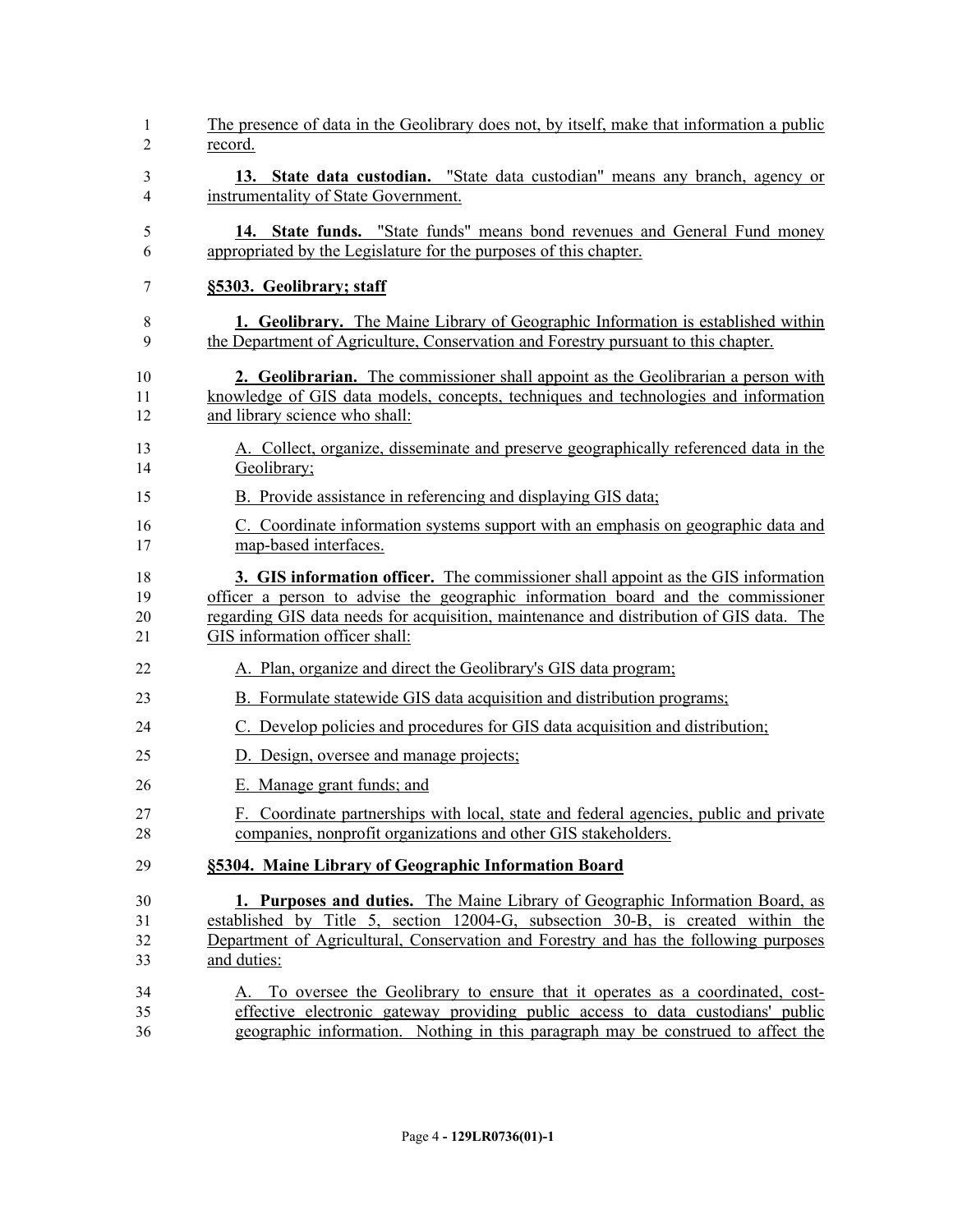| 1                                                  | rights of persons to inspect or copy public records under Title 1, chapter $13$ ,                                                                                                                                                                                                                                                                                                                                                                                                                                                                                                                                                                                                                                |
|----------------------------------------------------|------------------------------------------------------------------------------------------------------------------------------------------------------------------------------------------------------------------------------------------------------------------------------------------------------------------------------------------------------------------------------------------------------------------------------------------------------------------------------------------------------------------------------------------------------------------------------------------------------------------------------------------------------------------------------------------------------------------|
| $\overline{c}$                                     | subchapter 1 or the duty of data custodians to provide for public inspection and                                                                                                                                                                                                                                                                                                                                                                                                                                                                                                                                                                                                                                 |
| 3                                                  | copying of those records;                                                                                                                                                                                                                                                                                                                                                                                                                                                                                                                                                                                                                                                                                        |
| 4                                                  | B. To maintain GIS base map data and other multipurpose data not specific to any                                                                                                                                                                                                                                                                                                                                                                                                                                                                                                                                                                                                                                 |
| 5                                                  | state agency. All other GIS data are owned by the agency that originally compiled                                                                                                                                                                                                                                                                                                                                                                                                                                                                                                                                                                                                                                |
| 6                                                  | the mapped data that were digitized for the GIS. Data owners are responsible for                                                                                                                                                                                                                                                                                                                                                                                                                                                                                                                                                                                                                                 |
| 7                                                  | updating their GIS data and certifying data accuracy;                                                                                                                                                                                                                                                                                                                                                                                                                                                                                                                                                                                                                                                            |
| 8                                                  | C. To ensure that GIS data acquired by the Geolibrary for base mapping purposes                                                                                                                                                                                                                                                                                                                                                                                                                                                                                                                                                                                                                                  |
| 9                                                  | and added to the Geolibrary are developed and maintained at an accuracy level and in                                                                                                                                                                                                                                                                                                                                                                                                                                                                                                                                                                                                                             |
| 10                                                 | a format that meets current GIS data standards, maintained in a format that is                                                                                                                                                                                                                                                                                                                                                                                                                                                                                                                                                                                                                                   |
| 11                                                 | compatible with the GIS and made available to a user upon request;                                                                                                                                                                                                                                                                                                                                                                                                                                                                                                                                                                                                                                               |
| 12<br>13<br>14<br>15<br>16<br>17<br>18<br>19<br>20 | To establish and maintain standards, rules and policies for nonstate data<br>D.<br>custodians' geographic information that is incorporated into the Geolibrary. These<br>standards, rules and policies must be consistent with the standards, rules and policies<br>set by the Chief Information Officer within the Department of Administrative and<br>Financial Services that govern state data custodians' information technology. The<br>geographic information board shall adopt rules to carry out this chapter. Rules<br>adopted pursuant to this paragraph are routine technical rules as defined in Title 5,<br>chapter 375, subchapter 2-A. Standards and policies may concern, without<br>limitation: |
| 21                                                 | (1) Methods of access to and delivery of information held by the Geolibrary;                                                                                                                                                                                                                                                                                                                                                                                                                                                                                                                                                                                                                                     |
| 22                                                 | (2) Geographic information system technical specifications;                                                                                                                                                                                                                                                                                                                                                                                                                                                                                                                                                                                                                                                      |
| 23                                                 | (3) Data content, metadata and security, including guideline criteria for                                                                                                                                                                                                                                                                                                                                                                                                                                                                                                                                                                                                                                        |
| 24                                                 | accepting 3rd-party data from data custodians or data volunteered from the                                                                                                                                                                                                                                                                                                                                                                                                                                                                                                                                                                                                                                       |
| 25                                                 | private sector;                                                                                                                                                                                                                                                                                                                                                                                                                                                                                                                                                                                                                                                                                                  |
| 26                                                 | (4) Privacy and privacy protection;                                                                                                                                                                                                                                                                                                                                                                                                                                                                                                                                                                                                                                                                              |
| 27                                                 | (5) Mechanisms to correct inaccuracies; and                                                                                                                                                                                                                                                                                                                                                                                                                                                                                                                                                                                                                                                                      |
| 28                                                 | (6) Data validation tools and processes;                                                                                                                                                                                                                                                                                                                                                                                                                                                                                                                                                                                                                                                                         |
| 29<br>30                                           | To reduce redundancies in the creation, verification and maintenance of public<br>Е.<br>geographic information and to enhance its utility for complex analyses.                                                                                                                                                                                                                                                                                                                                                                                                                                                                                                                                                  |
| 31                                                 | (1) Each state data custodian that acquires, purchases, verifies, maintains or                                                                                                                                                                                                                                                                                                                                                                                                                                                                                                                                                                                                                                   |
| 32                                                 | produces geographic information with state funds or grants shall:                                                                                                                                                                                                                                                                                                                                                                                                                                                                                                                                                                                                                                                |
| 33                                                 | (a) Inform the geographic information board and the Office of Geographic                                                                                                                                                                                                                                                                                                                                                                                                                                                                                                                                                                                                                                         |
| 34                                                 | Information Systems, established in Title 5, section 1992, of the existence of                                                                                                                                                                                                                                                                                                                                                                                                                                                                                                                                                                                                                                   |
| 35                                                 | this information and its geographic extent; and                                                                                                                                                                                                                                                                                                                                                                                                                                                                                                                                                                                                                                                                  |
| 36                                                 | (b) Upon request, provide to the Geolibrary an electronic copy of all                                                                                                                                                                                                                                                                                                                                                                                                                                                                                                                                                                                                                                            |
| 37                                                 | information classified as public, in a form compatible with standards set by                                                                                                                                                                                                                                                                                                                                                                                                                                                                                                                                                                                                                                     |
| 38                                                 | the Chief Information Officer within the Department of Administrative and                                                                                                                                                                                                                                                                                                                                                                                                                                                                                                                                                                                                                                        |
| 39                                                 | Financial Services.                                                                                                                                                                                                                                                                                                                                                                                                                                                                                                                                                                                                                                                                                              |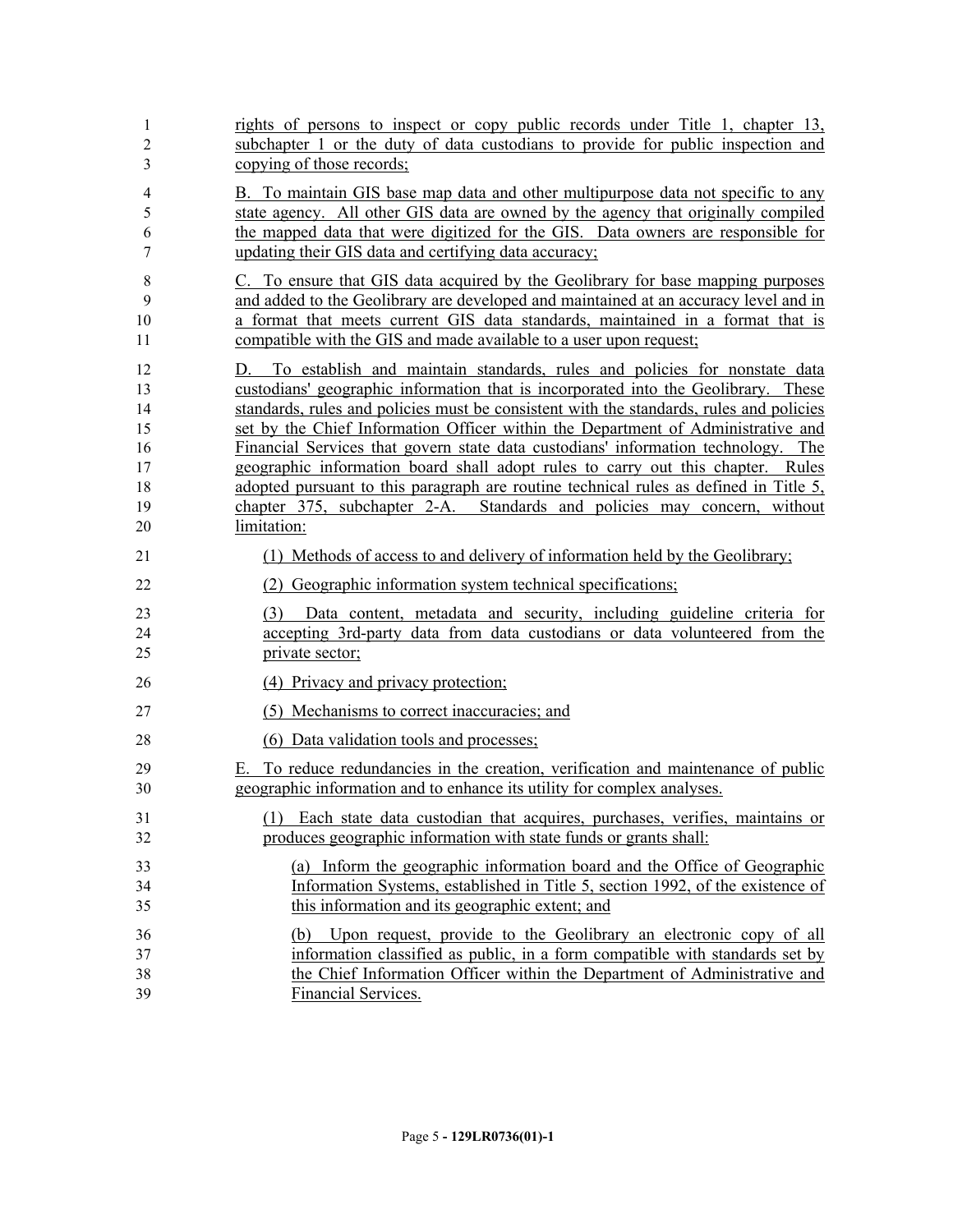| 1                                | (2) Each nonstate data custodian, or its designee, that acquires, purchases,                                                                                                                                                                                                                                                                                                                                                                                                       |
|----------------------------------|------------------------------------------------------------------------------------------------------------------------------------------------------------------------------------------------------------------------------------------------------------------------------------------------------------------------------------------------------------------------------------------------------------------------------------------------------------------------------------|
| $\overline{2}$                   | verifies, maintains or produces geographic information with state funds                                                                                                                                                                                                                                                                                                                                                                                                            |
| 3                                | specifically provided for that purpose shall:                                                                                                                                                                                                                                                                                                                                                                                                                                      |
| 4                                | (a) Inform the geographic information board and the Office of Geographic                                                                                                                                                                                                                                                                                                                                                                                                           |
| 5                                | Information Systems, established in Title 5, section 1992, of the existence of                                                                                                                                                                                                                                                                                                                                                                                                     |
| 6                                | this information and its geographic extent; and                                                                                                                                                                                                                                                                                                                                                                                                                                    |
| 7<br>$\,8\,$<br>9<br>10<br>11    | Upon request, provide to the Geolibrary and Office of Geographic<br>(b)<br>Information Systems, established in Title 5, section 1992, an electronic copy<br>of all information classified as public, in a form compatible with standards<br>set by the Chief Information Officer within the Department of Administrative<br>and Financial Services;                                                                                                                                |
| 12                               | F. To set priorities and authorize the expenditure of state funds, including awarding                                                                                                                                                                                                                                                                                                                                                                                              |
| 13                               | grants or subgrants to data custodians when available. The geographic information                                                                                                                                                                                                                                                                                                                                                                                                  |
| 14                               | board may seek federal and other funding partners, accept gifts and grants and                                                                                                                                                                                                                                                                                                                                                                                                     |
| 15                               | expend the funds acquired for purposes consistent with this chapter;                                                                                                                                                                                                                                                                                                                                                                                                               |
| 16<br>17<br>18<br>19<br>20<br>21 | G. To promote innovative uses of geographic information through the provision of<br>verified, coordinated, intergovernmental information via the Geolibrary.<br>The<br>geographic information board shall seek advice from the general public, professional<br>associations, academic groups and institutions and individuals with knowledge of and<br>interest in geographic information regarding needed information and potential<br>innovative uses of geographic information; |
| 22                               | H. To enter partnerships to promote the purposes of this chapter.                                                                                                                                                                                                                                                                                                                                                                                                                  |
| 23                               | I. To conduct studies relating to the coordination, development and use of statewide                                                                                                                                                                                                                                                                                                                                                                                               |
| 24                               | geographic information;                                                                                                                                                                                                                                                                                                                                                                                                                                                            |
| 25                               | J. To report annually by January 1st to the joint standing committees of the                                                                                                                                                                                                                                                                                                                                                                                                       |
| 26                               | Legislature having jurisdiction over natural resources matters and state and local                                                                                                                                                                                                                                                                                                                                                                                                 |
| 27                               | government matters. The report must provide a review of the past year's activities,                                                                                                                                                                                                                                                                                                                                                                                                |
| 28                               | including, but not limited to, a description of standards adopted, data added to the                                                                                                                                                                                                                                                                                                                                                                                               |
| 29                               | Geolibrary, partnerships established, studies conducted and financial activity. The                                                                                                                                                                                                                                                                                                                                                                                                |
| 30                               | Geolibrary shall also make this report available to the public. This report may also                                                                                                                                                                                                                                                                                                                                                                                               |
| 31                               | include suggested legislative language intended to address geographic information                                                                                                                                                                                                                                                                                                                                                                                                  |
| 32                               | issues needing legislative action; and                                                                                                                                                                                                                                                                                                                                                                                                                                             |
| 33                               | K. To develop appropriate internal services to facilitate access to and use of data by                                                                                                                                                                                                                                                                                                                                                                                             |
| 34                               | governmental agencies and the public. The Geolibrary may not compete directly                                                                                                                                                                                                                                                                                                                                                                                                      |
| 35                               | with private enterprise. The Geolibrary shall work in partnership with nonstate data                                                                                                                                                                                                                                                                                                                                                                                               |
| 36                               | custodians to promote the purposes of this chapter.                                                                                                                                                                                                                                                                                                                                                                                                                                |
| 37                               | <b>2. Membership.</b> The geographic information board consists of 14 voting members                                                                                                                                                                                                                                                                                                                                                                                               |
| 38                               | as follows:                                                                                                                                                                                                                                                                                                                                                                                                                                                                        |
| 39                               | A. The commissioner or the commissioner's designee;                                                                                                                                                                                                                                                                                                                                                                                                                                |
| 40<br>41<br>42                   | Two members who are responsible for overseeing GIS functions of a state<br>B.<br>department that is a data custodian of geographic information, appointed by the<br>Governor;                                                                                                                                                                                                                                                                                                      |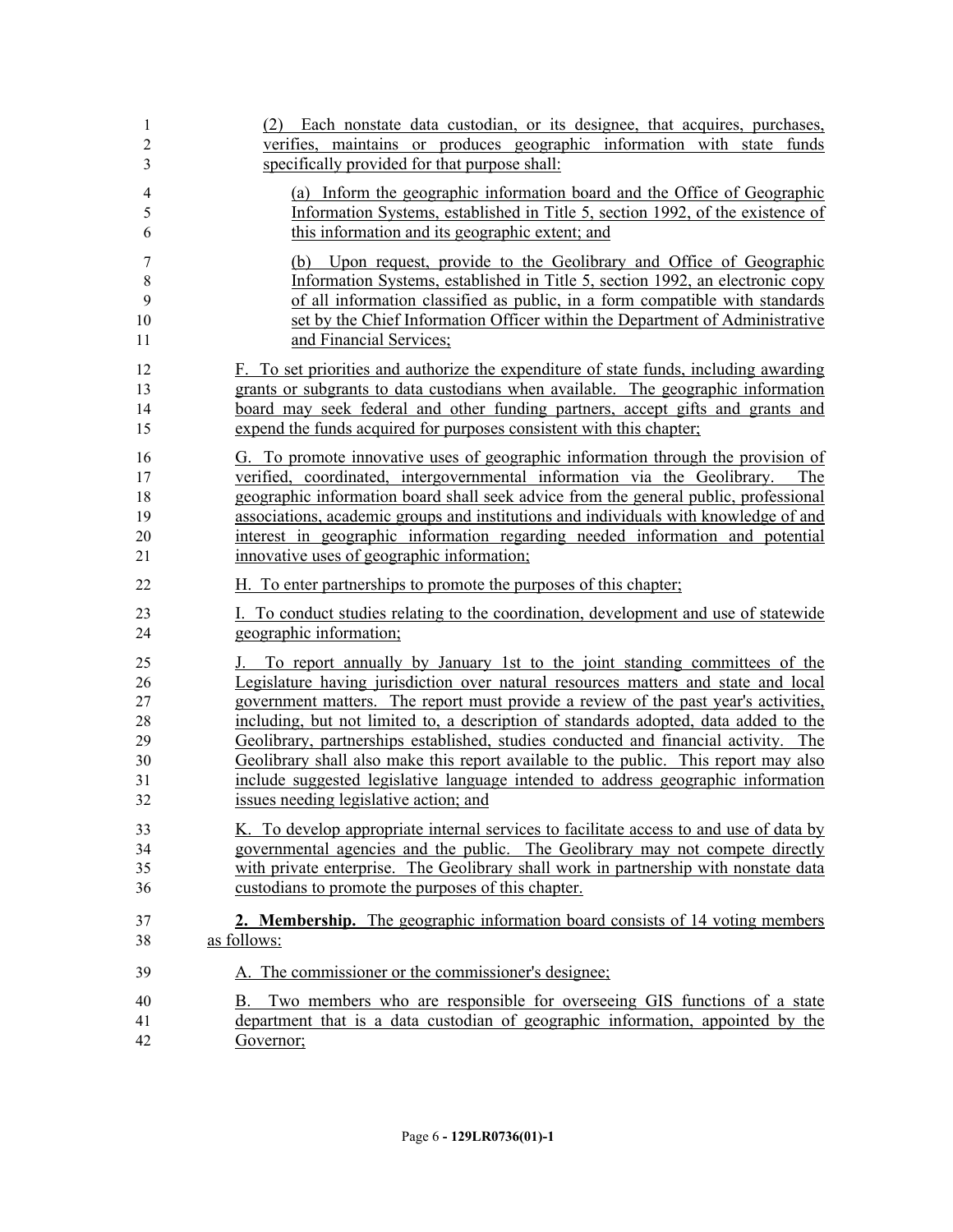| 1                     | C. Eight representatives as follows:                                                                                                                                                                                                                                                                                               |
|-----------------------|------------------------------------------------------------------------------------------------------------------------------------------------------------------------------------------------------------------------------------------------------------------------------------------------------------------------------------|
| 2<br>3                | A representative of the University of Maine System, appointed by the<br>(1)<br>Chancellor of the University of Maine System;                                                                                                                                                                                                       |
| 4<br>5<br>6<br>7<br>8 | Two representatives of a statewide association of municipalities, one<br>(2)<br>representative appointed by the President of the Senate from nominations made<br>by the association's governing body and one representative appointed by the<br>Speaker of the House from nominations made by the association's governing<br>body; |
| 9                     | (3) One representative of a statewide association of regional councils, appointed                                                                                                                                                                                                                                                  |
| 10                    | by the Speaker of the House from nominations made by the Department of                                                                                                                                                                                                                                                             |
| 11                    | Agriculture, Conservation and Forestry;                                                                                                                                                                                                                                                                                            |
| 12                    | (4) One representative of a statewide association of counties, appointed by the                                                                                                                                                                                                                                                    |
| 13                    | Governor from nominations made by the association's governing body;                                                                                                                                                                                                                                                                |
| 14                    | (5) One representative of a statewide association representing real estate and                                                                                                                                                                                                                                                     |
| 15                    | development interests, appointed by the President of the Senate;                                                                                                                                                                                                                                                                   |
| 16                    | (6) One representative of a statewide association representing environmental                                                                                                                                                                                                                                                       |
| 17                    | interests, appointed by the Speaker of the House; and                                                                                                                                                                                                                                                                              |
| 18                    | One member representing public utilities, appointed by the Governor;                                                                                                                                                                                                                                                               |
| 19                    | D. Two members of the private sector representing geographic information vendors,                                                                                                                                                                                                                                                  |
| 20                    | one member appointed by the President of the Senate and one member appointed by                                                                                                                                                                                                                                                    |
| 21                    | the Speaker of the House; and                                                                                                                                                                                                                                                                                                      |
| 22                    | E. One public member, appointed by the President of the Senate.                                                                                                                                                                                                                                                                    |
| 23                    | The terms for the members appointed pursuant to paragraphs $B, C, D$ and $E$ are 3 years.                                                                                                                                                                                                                                          |
| 24                    | A member who designates another person to serve on the geographic information board                                                                                                                                                                                                                                                |
| 25                    | as that member's designee pursuant to paragraph A shall provide written notice to the                                                                                                                                                                                                                                              |
| 26                    | geographic information board's staff of the name and title of the designee.                                                                                                                                                                                                                                                        |
| 27                    | <b>3. Board chair.</b> The geographic information board shall annually elect a chair from                                                                                                                                                                                                                                          |
| 28                    | its membership at the first meeting in each year.                                                                                                                                                                                                                                                                                  |
| 29                    | <b>4.</b> Staff. Staff support to the geographic information board is provided by the                                                                                                                                                                                                                                              |
| 30                    | Department of Agriculture, Conservation and Forestry.                                                                                                                                                                                                                                                                              |
| 31                    | 5. Quorum; action. Eight members of the geographic information board constitute                                                                                                                                                                                                                                                    |
| 32                    | a quorum. The affirmative vote of 7 members is necessary for any action taken by the                                                                                                                                                                                                                                               |
| 33                    | geographic information board. A vacancy in the membership of the geographic                                                                                                                                                                                                                                                        |
| 34                    | information board does not impair the right of a quorum to exercise all the powers and                                                                                                                                                                                                                                             |
| 35                    | perform the duties of the geographic information board. The geographic information                                                                                                                                                                                                                                                 |
| 36                    | board may use video conferencing and other technologies to conduct its business but is                                                                                                                                                                                                                                             |
| 37                    | not exempt from Title 1, chapter 13, subchapter 1.                                                                                                                                                                                                                                                                                 |
| 38                    | <b>6. Meetings.</b> The geographic information board shall meet at the call of the chair                                                                                                                                                                                                                                           |
| 39                    | but not less than quarterly. Notice must be provided no less than 5 working days prior to                                                                                                                                                                                                                                          |
| 40                    | the meeting. Notice may be in writing by facsimile or electronic transmission.                                                                                                                                                                                                                                                     |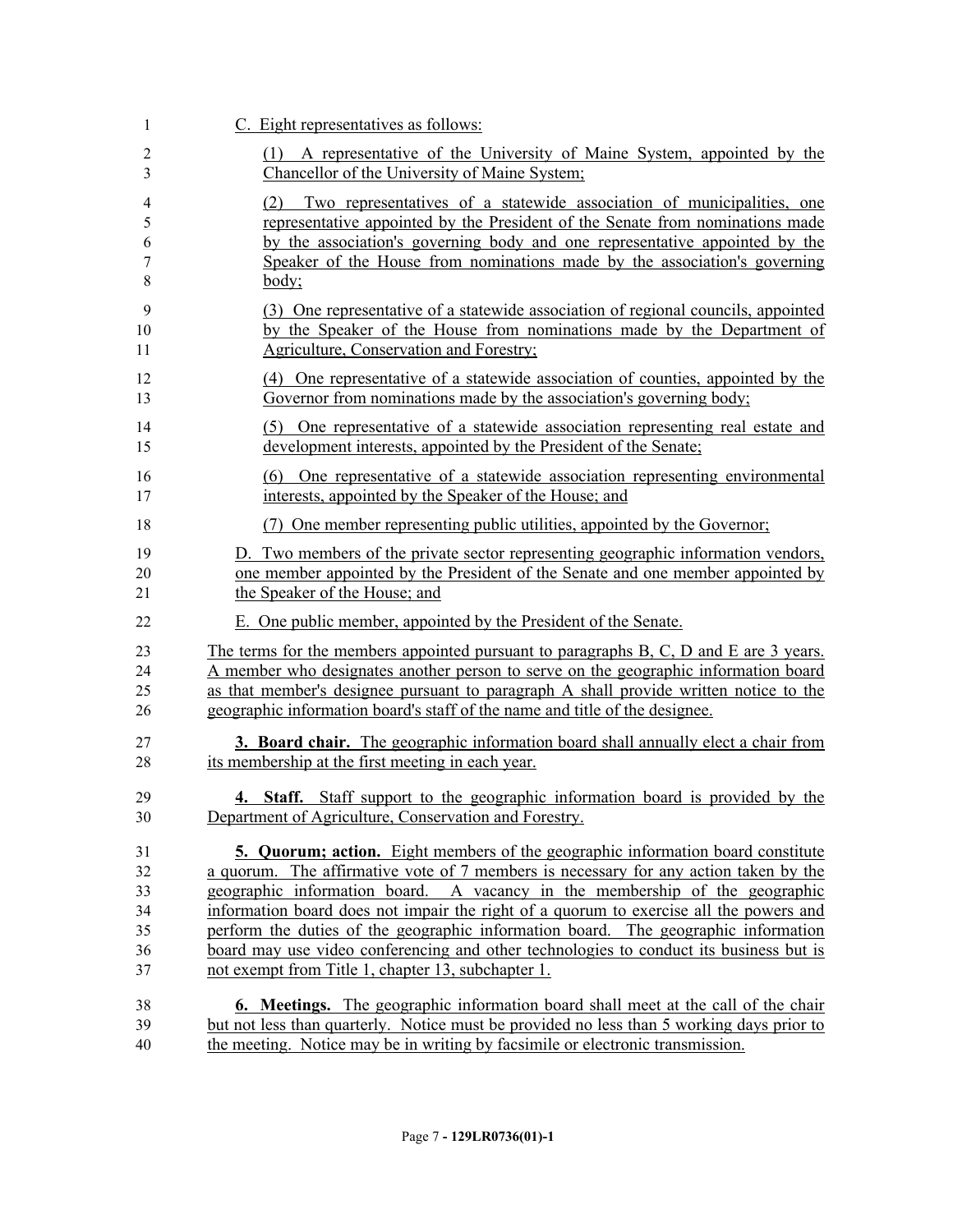**7. Memoranda of understanding.** Information to be provided by a nonstate data custodian to the Geolibrary may be governed by memoranda of understanding between the geographic information board and the nonstate data custodian. **8. Data custodian responsibilities.** Federal and nonstate data custodians may voluntarily contribute data to the Geolibrary. Data developed with state funds must be submitted to the Geolibrary, except when distribution of the data is prohibited under state or federal laws. Data custodians or their designees are responsible for: A. Ensuring that the public geographic information is accurate, complete and current through the creation of adequate procedures; B. Updating source databases following verification of suggested corrections that users submit in accordance with geographic information board standards; C. Complying with standards adopted by the geographic information board; and D. Providing reasonable safeguards to protect confidentiality. **§5305. Liability** The geographic information board and any of the parties submitting data to the Geolibrary for public use may not be held liable for any use of the data. **§5306. Copyrights and fees** Copyright or licensing restrictions may not be fixed by the geographic information board or data custodians to the information made available through the Geolibrary. The geographic information board may set fees for electronic copies of Geolibrary data that are no more than 3 times the actual cost of reproduction. The geographic information board shall set fee schedules annually and make them readily available to requestors. **§5307. Geographic information system data accounts 1. Accounts established.** There are established within the Geolibrary separate accounts, referred to in this section as "the accounts," to be administered by the geographic information board. **2. Sources of funding.** The following must be paid into the accounts: 28 A. All money appropriated for inclusion in the accounts; B. All interest earned from investments of the accounts; C. Any money allocated from Other Special Revenue Funds accounts for the purpose of the accounts; D. Proceeds from any bonds issued for the purpose of the accounts; and E. Matching funds received from the Federal Government or other legal entity for GIS data acquisition expenditures made from the accounts pursuant to subsection 4. **3. Use of accounts.** The purpose of the accounts is to continue projects developed by the geographic information board. The accounts must be used to provide and maintain